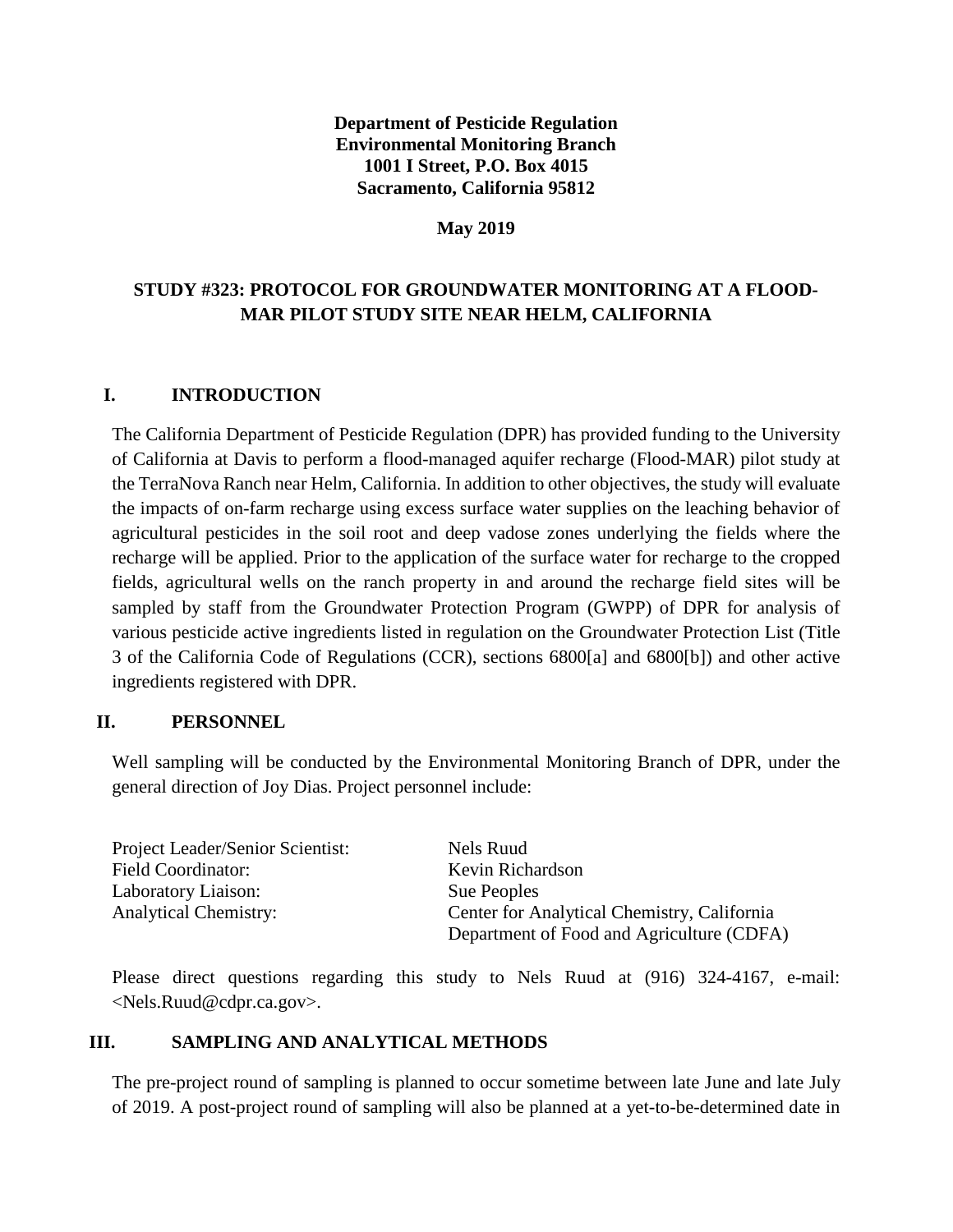the future. Fifteen to twenty-five wells are anticipated to be sampled during both the pre- and postproject sampling events. Samples will be collected from the wells using the methods described in SOP FSWA001.02 (Nordmark and Herrig, 2011). Quality assurance samples will be collected in the field following the guidelines described in SOP QAQC001.00 (Segawa, 1995). Groundwater samples collected by GWPP staff will be sent to the California Department of Food and Agriculture (CDFA) Center for Analytical Chemistry for pesticide analysis. Samples collected from each well will be analyzed by the CDFA lab for the following four pesticide screens: 1) EMON-SM-05-032 (CDFA, 2016), 2) EMON-SM-05-037 (CDFA, 2017a), 3) EMON-SM-05-040 (CDFA, 2017b), and 4) EMON-SM-62.9 (CDFA, 2009). Analytical laboratory quality control will be conducted following the guidelines described in SOP QAQC001.00 (Segawa, 1995); although the current version of Assembly Bill (AB) 2021 no longer requires confirmation of detections of a pesticide in at least two discrete well samples nor verification of a pesticide detection by a second analytical method or an approved second analytical laboratory.

## **IV. DATA ANALYSIS**

Results obtained from the CDFA Center for Analytical Chemistry will be used to assess current levels of the analyzed pesticides in the sampled aquifers. Follow up monitoring in areas around wells with pesticide detections will occur according to the Detection Response Process. A report of the results will be prepared. A letter report describing the results will be provided to participating property owners.

# **V. TIMETABLE**

- July 2019 (pre-project) and TBD (post-project): Conduct sampling
- August 2019: Obtain and review analytical results from CDFA laboratory
- September 2019: Review laboratory results and determine if additional sampling is necessary
- December 2019: Prepare report of findings
- Communication
	- o Provide notice to the County Agricultural Commissioner prior to initiating monitoring in a county
	- o Provide results to property owners within 30 days of receipt
	- o Provide results to state and local agencies when sampling is concluded and results have been reviewed and approved by the project team